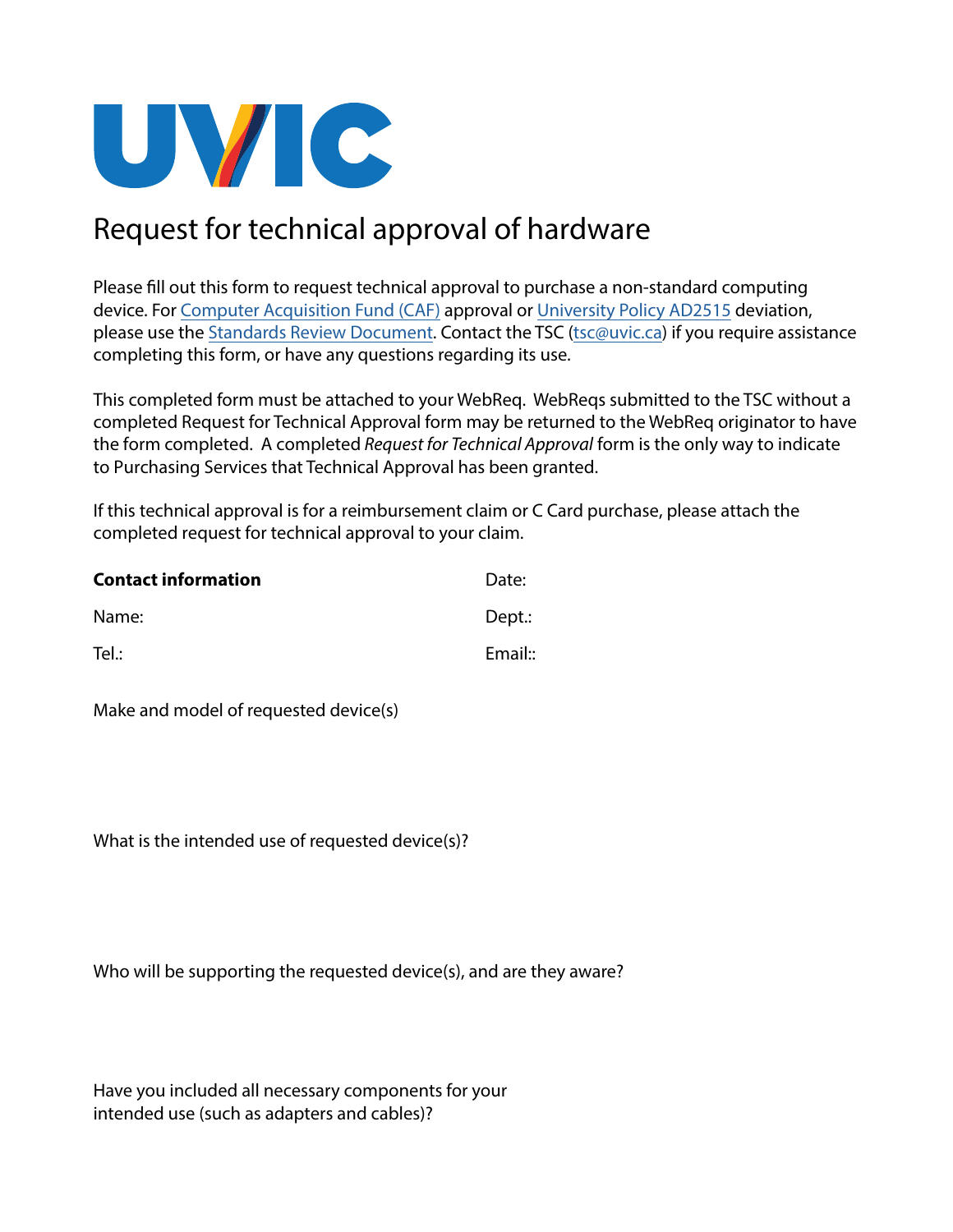## **Technical information**

| 1. Is the device a tablet or phone?                                              | Y | $\mathsf{N}$ | Don't know |
|----------------------------------------------------------------------------------|---|--------------|------------|
| 2. Will the device store confidential or highly<br>confidential information?     | Y | N            | Don't know |
| 3. Will the device be encrypted?                                                 | Y | $\mathsf{N}$ | Don't know |
| 4. What operating system will be used on the device?                             |   |              |            |
| 5. What type of warranty does the device have?                                   |   |              |            |
| 6. Does the device have a Keep Your Drive service plan?                          | Y | $\mathsf{N}$ | Don't know |
| 7. Is the device CSA/CE/UL compliant?                                            | Y | $\mathsf{N}$ | Don't know |
| 8. Will the device be used to connect to speciality<br>research equipment?       | Y | $\mathsf{N}$ | Don't know |
| If yes, answer questions 9 and 10. If no, skip them.                             |   |              |            |
| 9. Is the device recommended or required by the<br>specialty equipment vendor?   | Y | $\mathsf{N}$ | Don't know |
| 10. Does the device have a support contract provided<br>by the equipment vendor? | Y | $\mathsf{N}$ | Don't know |

*To be completed by TSC staff:*

**Technical approval status**

Granted Denied

Justification

Approver